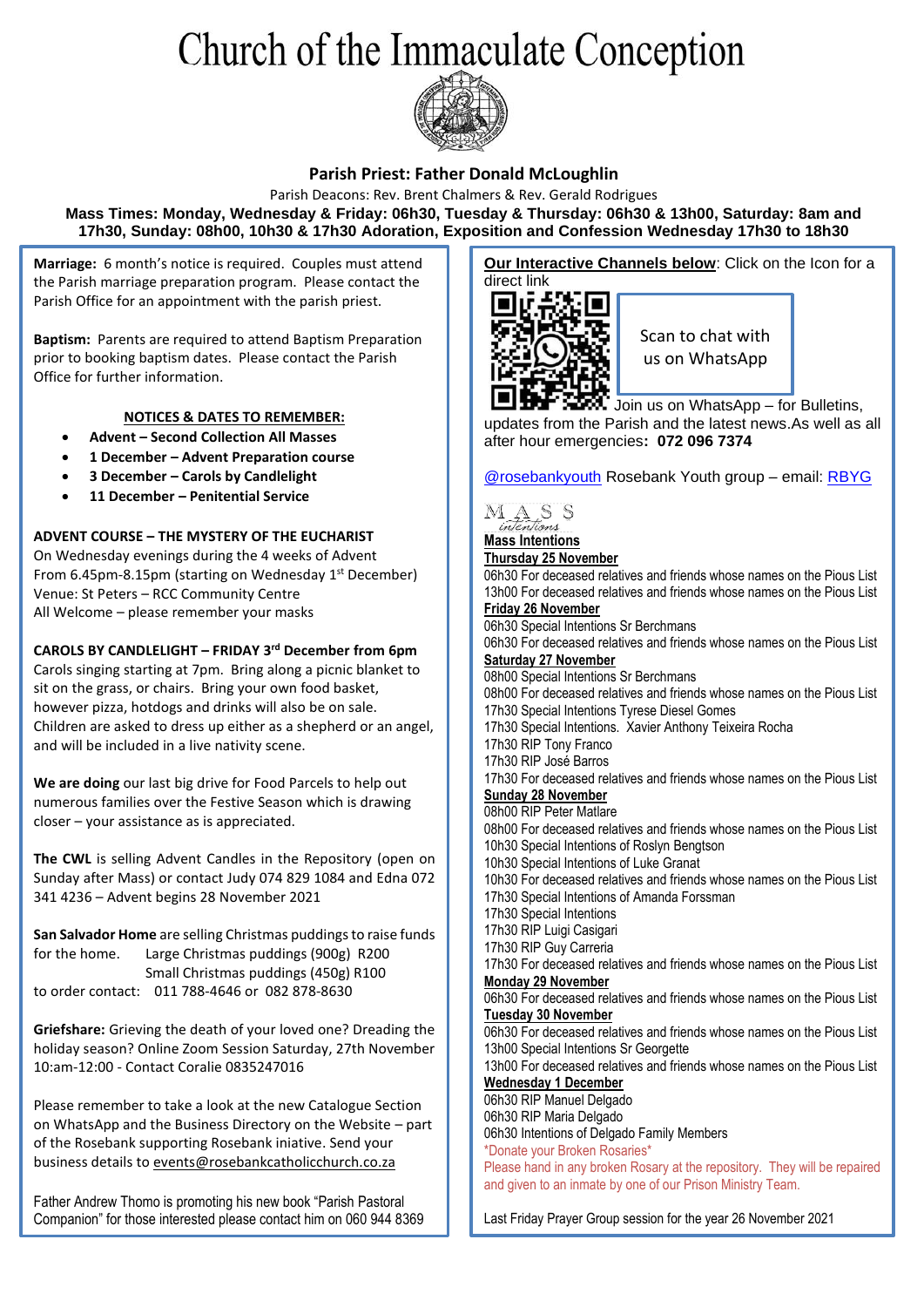

## ROSEBANK CATHOLIC CHURCH presents

A 4-week course beginning 1 December 2021

**Teseno** 

THE MYSTERY OF THE EUCHARIST

Every Wednesday from 6:45pm to 8:15pm St Peter's room | Community Centre All welcome | COVID protocols to be observed

 $|A|$ . 1.1

Watch trailer:

watch.formed.org/videos/presence-trailer



Carols by

FRIDAY 03 DECEMBER AT 5:30PM IN THE **PARISH GARDENS** 

REFRESHMENTS, FOOD AND SWEET TREATS WILL BE ON SALE (YOU ARE WELCOME TO **BRING YOUR OWN)** 

CANDLES R5 AT THE DOOR **KIDS CORNER** N IN A RED SUIT MIGHT ST OME DRESSED IN FESTIVE CHEER, CHILDREN AS AN ANGEL OR SHEPHERD